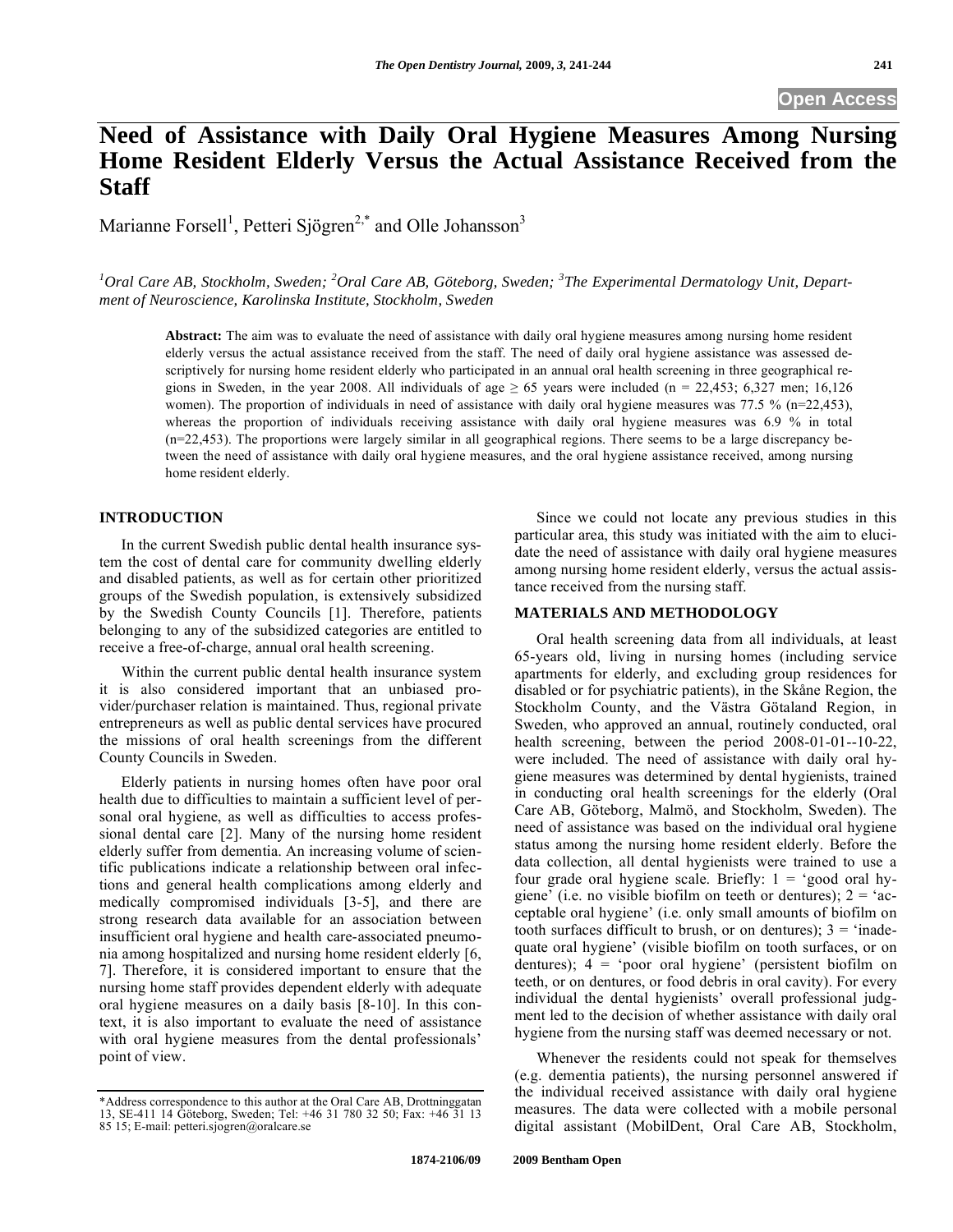**Table 1. Sample Distribution by Gender Among Nursing Home Resident Elderly in the Skåne Region, the Stockholm County, the Västra Götaland Region, and in Total, in the Year 2008 (Percentage Per Geographical Region within Parenthesis)** 

| Gender | Skåne<br><b>Region</b><br>$(n=6,522)$ | Stockholm<br>County<br>$(n=7,678)$ | Västra Götaland Region<br>$(n=8,253)$ | <b>Total</b><br>Sample<br>$(n=22,453)$ |
|--------|---------------------------------------|------------------------------------|---------------------------------------|----------------------------------------|
| Men    | 1,789 (27.4)                          | 2,026(26.4)                        | 2,512(30.4)                           | 6,327(28.2)                            |
| Women  | 4,733(72.6)                           | 5,652(73.6)                        | 5,741 (69.6)                          | 16,126(71.8)                           |

| Table 2. Need of Assistance with Daily Oral Hygiene, and Assistance Received, Among Elderly Living in nursing homes (n=6,522) in |
|----------------------------------------------------------------------------------------------------------------------------------|
| the Skåne Region in the Year 2008 (Percentage of Total Within Parenthesis)                                                       |

| Age (yrs.) | No Need of<br><b>Assistance</b><br>$(n=1,800)$ | <b>Needs</b><br><b>Assistance</b><br>$(n=4,722)$ | n Per<br><b>Age Group</b> | <b>Receives</b><br><b>Assistance</b><br>$(n=519)$ |
|------------|------------------------------------------------|--------------------------------------------------|---------------------------|---------------------------------------------------|
| 65-69      | 59 $(0.9)$                                     | 92(1.4)                                          | 151                       | 14(0.2)                                           |
| 70-74      | 72(1.1)                                        | 198(3.0)                                         | 270                       | 24(0.4)                                           |
| 75-79      | 163(2.5)                                       | 443(6.8)                                         | 606                       | 58 (0.9)                                          |
| 80-84      | 349(5.4)                                       | 910(14.0)                                        | 1,259                     | 97(1.5)                                           |
| 85-89      | 515(7.9)                                       | 1,410(21.6)                                      | 1,925                     | 162(2.5)                                          |
| 90-94      | 448(6.9)                                       | 1,153(17.7)                                      | 1,601                     | 119(1.8)                                          |
| $95 -$     | 194(3.0)                                       | 516(7.9)                                         | 710                       | 45(0.7)                                           |

Sweden), and were electronically stored in a secure database server [11]. The data were compiled from the database by an independent program developer at AdHoc Systems AB (Lund, Sweden), and tabulated in Excel (Microsoft) spreadsheets. The manuscript and the Excel spreadsheets were independently analyzed at the Department of Learning, Informatics, Management and Ethics, The Medical Statistics Service Group, the Karolinska Institute, Stockholm, Sweden.

#### **RESULTS**

Out of all eligible individuals (n=24,700) for the oral health screening, 1,652 declined to participate, and 595 were not available when the screening took place. Thus, the final sample consisted of 22,453 nursing home resident elderly (age range: 65-108 yrs; 6,327 men; 16,126 women) (Table **1**).

Natural teeth, or residual roots were seen in 68 % of the included nursing home resident elderly  $(n = 22,453)$ , and 36 % had (one or two) complete removable dentures, whereas 13 % had removable partial dentures. One or several dental implants were seen in 4 % of the individuals.

The proportions of individuals in need of assistance with daily oral hygiene measures were 77.5 % in total (n=22,453), 72.4 % in the Skåne Region (n=6,522; age range: 65-106 yrs), 71.5 % in the Stockholm County (n=7,678; age range: 65-108 yrs), and 87.1 % in the Västra Götaland Region (n=8,253; age range: 65-108 yrs), whereas the proportions of individuals receiving assistance with daily oral hygiene measures were 6.9 % in total (n=22,453), 8.0 % in the Skåne Region (n=6,522), 2.2 % in the Stockholm County (n=7,678), and 10.3 % in the Västra Götaland Region  $(n=8,253)$ .

The largest numbers of individuals in total, and in need of assistance, as well as individuals receiving assistance with daily oral hygiene measures, were seen in the age group 85- 89 years in all regions (Tables **2-4**).

The proportions of individuals in need of assistance within the different age groups were largely similar in the Skåne Region and the Stockholm County, but a tendency towards higher proportions was seen in the Västra Götaland Region (Tables **2-4**).

A trend towards higher proportions of individuals receiving assistance with daily oral care within the different age groups was seen in the Västra Götaland Region, followed by the Skåne Region, and being the lowest in the Stockholm County (Tables **2-4**).

The proportions of individuals in need of assistance with daily oral care, and individuals receiving assistance with daily oral hygiene measures, were largely similar for men and women in all regions (data not shown).

#### **DISCUSSION**

The aim of this study was to evaluate the need of assistance with daily oral hygiene measures among nursing home resident elderly, versus the actual assistance received from the nursing personnel.

The sample consisted of all nursing home resident elderly that underwent an annual, routinely conducted, oral health screening during the study period. The assessments were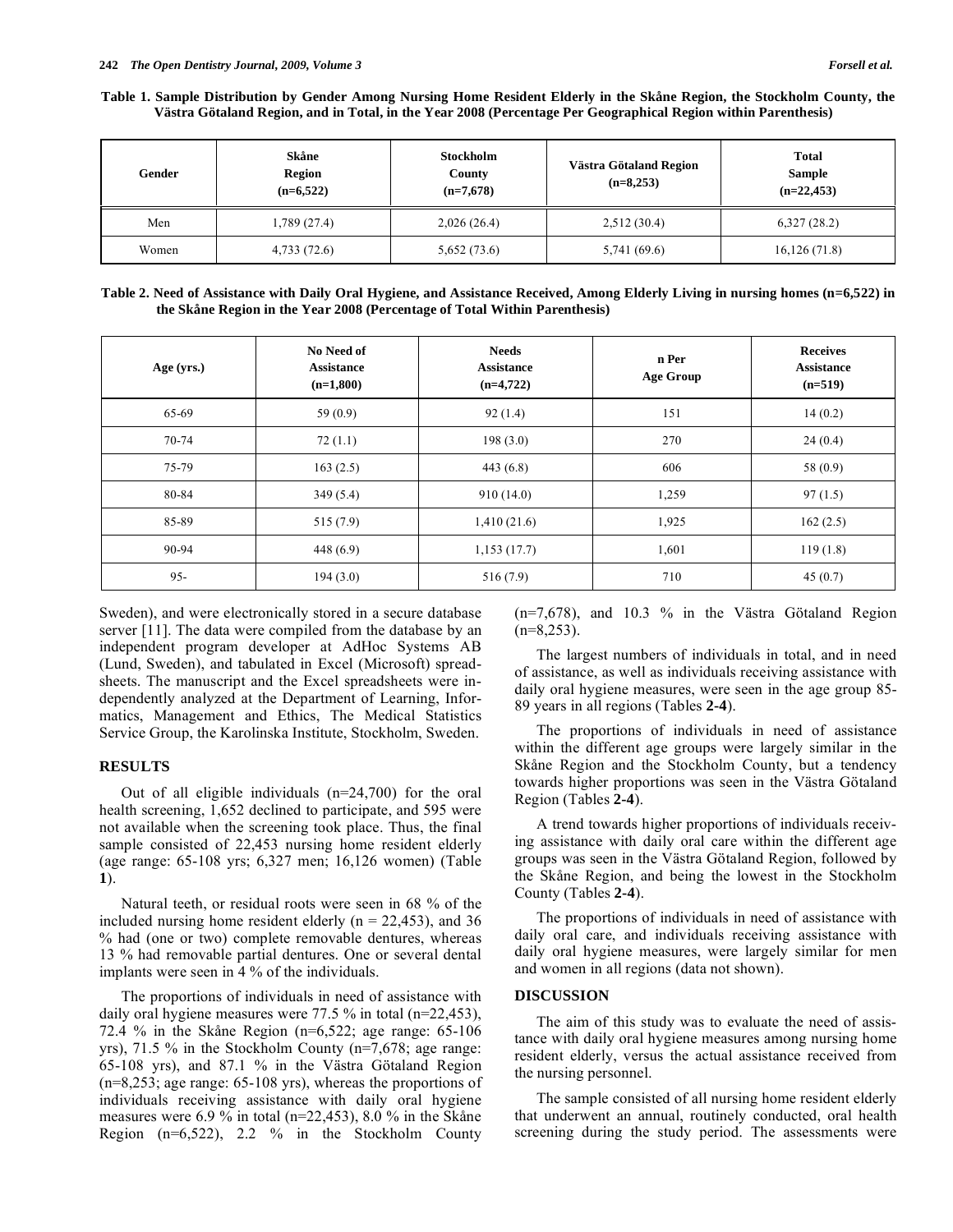**Table 3. Need of Assistance with Daily Oral Hygiene, and Assistance Received, Among Elderly Living in Nursing Homes (n=7,678) in the Stockholm County in the Year 2008 (Percentage of Total Within Parenthesis)** 

| Age (yrs.) | No Need of<br><b>Assistance</b><br>$(n=2,189)$ | <b>Needs</b><br><b>Assistance</b><br>$(n=5,489)$ | n per<br><b>Age Group</b> | <b>Receives</b><br><b>Assistance</b><br>$(n=169)$ |
|------------|------------------------------------------------|--------------------------------------------------|---------------------------|---------------------------------------------------|
| 65-69      | 56(0.7)                                        | 105(1.4)                                         | 161                       | 5(0.1)                                            |
| 70-74      | 105(1.4)                                       | 249(3.2)                                         | 354                       | 9(0.1)                                            |
| 75-79      | 196(2.6)                                       | 494(6.4)                                         | 690                       | 19(0.2)                                           |
| 80-84      | 422(5.5)                                       | 1,042(13.6)                                      | 1,464                     | 31(0.4)                                           |
| 85-89      | 677(8.8)                                       | 1,504 (19.6)                                     | 2,181                     | 54 $(0.7)$                                        |
| 90-94      | 498 $(6.5)$                                    | 1,358 (17.7)                                     | 1,856                     | 35(0.5)                                           |
| $95 -$     | 235(3.1)                                       | 737(9.6)                                         | 972                       | 16(0.2)                                           |

**Table 4. Need of Assistance with Daily Oral Hygiene, and Assistance recEived, Among Elderly Living in Nursing Homes in the Västra Götaland Region (n=8,253) in the Year 2008 (Percentage of Total Within Parenthesis)** 

| Age (yrs.) | No need of<br><b>Assistance</b><br>$(n=1,065)$ | <b>Needs</b><br><b>Assistance</b><br>$(n=7,188)$ | n per<br>Age Group | <b>Receives</b><br><b>Assistance</b><br>$(n=853)$ |
|------------|------------------------------------------------|--------------------------------------------------|--------------------|---------------------------------------------------|
| 65-69      | 27(0.3)                                        | 158(1.9)                                         | 185                | 18(0.2)                                           |
| 70-74      | 57(0.7)                                        | 303(3.7)                                         | 360                | 39(0.5)                                           |
| 75-79      | 82(1.0)                                        | 657(8.0)                                         | 739                | 86(1.0)                                           |
| 80-84      | 219(2.7)                                       | 1,433(17.4)                                      | 1,652              | 182(2.2)                                          |
| 85-89      | 323(3.9)                                       | 2,189(26.5)                                      | 2,512              | 239(2.9)                                          |
| 90-94      | 274(3.3)                                       | 1,661(20.1)                                      | 1,935              | 201(2.4)                                          |
| $95 -$     | 83(1.0)                                        | 787 (9.5)                                        | 870                | 88(1.1)                                           |

conducted by the largest provider (Oral Care AB) of oral health screenings in the Skåne Region, the Stockholm County, and the Västra Götaland Region, in Sweden, in the year 2008. These three regions include both rural and urban areas, as well as the three largest cities in Sweden. Thus, we consider the sample largely representative for nursing home resident elderly in Sweden. The sample consisted of a larger number of women than men, reflecting the age distribution in the Swedish population, where a larger number of boys are born, but where women have a longer life expectancy [12]. Thus, a larger number of women are prevalent in all age groups above 65 years in the Swedish population, whereas in the age groups below 65 years men are slightly predominant [12]. Another potential reason for the uneven gender distribution is that women are more prone to adhere to health promotion programs, explaining why a larger proportion of women may have agreed to participate in the oral health screenings [13].

These data are descriptive, and derived from a database of routinely conducted oral health screenings. Thus, conclusions should be drawn with caution. However, within the limitations of this study, the obtained data indicate a large discrepancy between the professionally assessed need of assistance with daily oral hygiene measures among nursing

home resident elderly, versus the actual help received from the nursing staff. This situation was largely similar for men and women and across different age groups.

Although descriptive, the data indicate that there may be differences between different geographical regions in Sweden, with a tendency towards less help received among the nursing home resident elderly in the Stockholm County, than in the Skåne Region and in the Västra Götaland Region. If this difference is valid, it may reflect different attitudes and behaviors towards oral care tasks among the nursing home staffs in different geographical regions in Sweden. However, further studies with a hypothesis testing design are needed to address this question.

In light if the available scientific evidence for a relationship between oral infections and general health complications among hospitalized or nursing home resident elderly [3-7], especially for an association between insufficient oral hygiene and health care-associated pneumonia [6, 7], the importance of sufficient assistance with oral hygiene measures for nursing home resident elderly needs to be increasingly emphasized. In addition, poor oral hygiene, as well as a poor dental status may result in reduced life quality and difficulties in maintaining an active social life [14]. At the end,